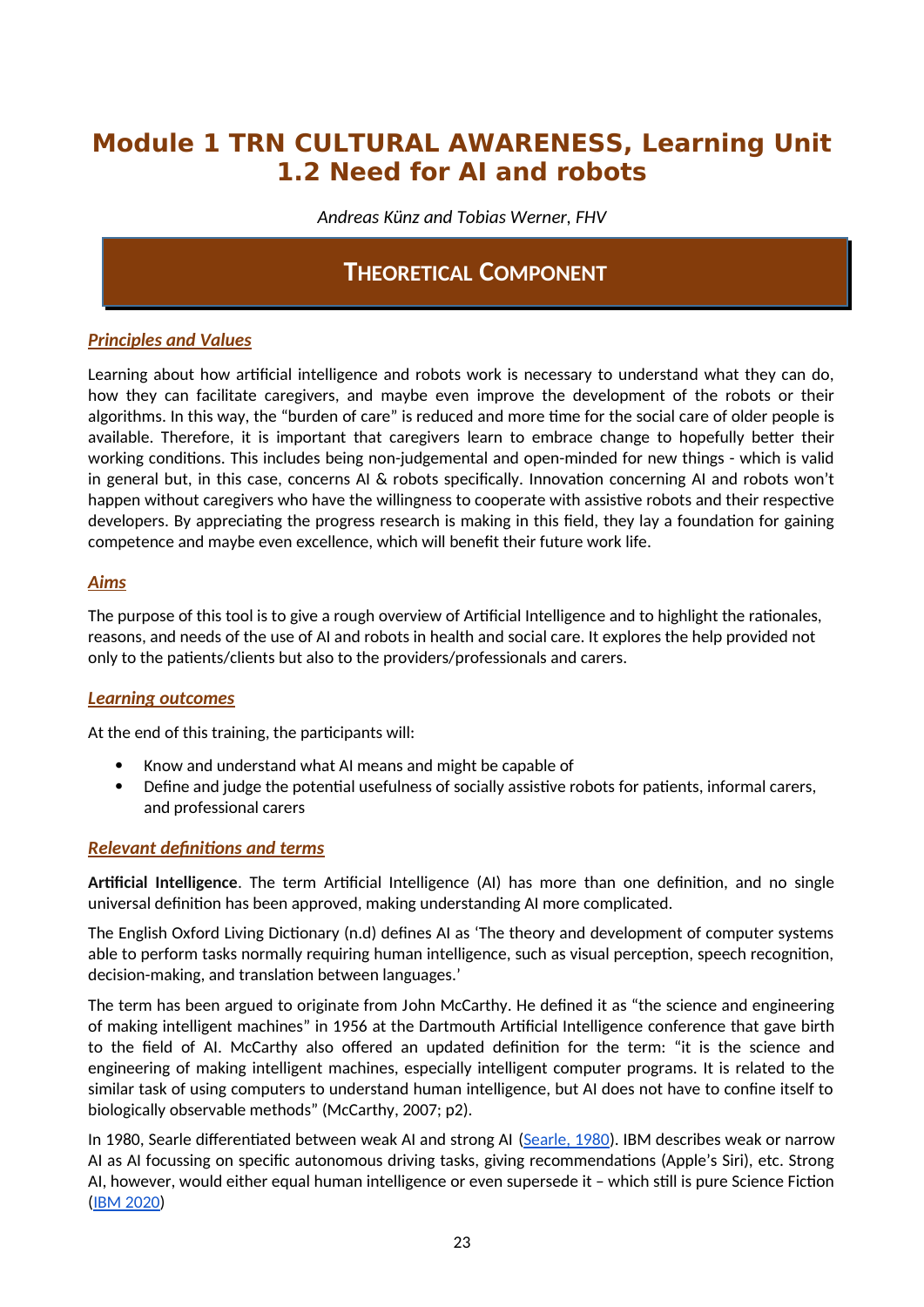Other AI definitions have also been proposed. For example, [Holzinger et al](https://wires.onlinelibrary.wiley.com/doi/epdf/10.1002/widm.1312) (2019) write that AI is "perhaps the oldest field of computer science and very broad, dealing with all aspects of mimicking cognitive functions for real-world problem solving and building systems that learn and think like people." Although many AI definitions exist, the main themes are often related to intelligence, computer science, engineering, and problem-solving.

**Robot**. Giving an exact definition to the term 'robot' is difficult. According to the Cambridge English Dictionary (n.d), a robot is a machine controlled by a computer that is used to perform jobs automatically. Although 'performing jobs automatically' is a key element in robotics, that element also exists in other simpler machines (i.e, dishwasher), which can make distinguishing robots based only on this criterion difficult - it is also noted that one important factor of robots that often is not mentioned in the definition, is the use of sensors ([Ben-Ari and Mondada, 2018\)](https://www.researchgate.net/publication/320674637_Robots_and_Their_Applications). Another definition is offered by the International Organization for Standardization (2012), stating that a robot is an actuated mechanism with a degree of autonomy, moving within its environment, to perform intended tasks.

Robots can be classified using different criteria, for example, based on their application field, environment, and mechanism of interaction ([Ben-Ari and Mondada, 2018; Dobra 2014](https://www.researchgate.net/publication/320674637_Robots_and_Their_Applications)), control systems, size, design, etc. [\(Dobra, 2014\)](https://www.researchgate.net/publication/286652452_General_classification_of_robots_Size_criteria). Whatever their application field and capabilities, robots are typically used for replacing the human component to complete a specific task ([Syriopoulou-Delli & Gkiolnta, 2020](https://www.researchgate.net/publication/337886810_Review_of_Assistive_Technology_in_the_training_of_Children_with_Autism_Spectrum_Disorders)). The origin of the word robot comes from the Czech word "robota" meaning forced labor ([Murphy, 2000](https://mitpress.mit.edu/books/introduction-ai-robotics-second-edition)).

The concept of "robot" may be visualized differently in different cultures. According to ([Haring et al. 2014\)](https://www.researchgate.net/publication/266416317_Cultural_Differences_in_Perception_and_Attitude_towards_Robots), "A preliminary study through a Google image search revealed that for all countries, the term robot is mostly associated with humanoid robots, but with a different frequency of occurrence. Arabic and African countries show a high percentage of robot-related images like comics, toys, and others (e.g. United Arabic Emirates 58%, Egypt 70%) whereas countries associated as technological highly developed countries like the US, Japan or Germany not only show more "real" robots (Japan and US 71% humanoid robots) but also a wider diversity of robots. Robots that look almost exactly like human beings are mainly particular for Japan, although they exist and are also developed in other countries."

**Socially assistive robot (SAR).** The combination of Assistive Robots and Social Robots is called a Socially Assistive Robot (SAR). SAR is a type of robot whose primary goal is to create close and effective interaction with a human user for the purpose of providing company, fostering independent living, giving assistance, and achieving measurable progress in convalescence, rehabilitation, learning, etc. alongside or instead of physical aid [\(Winkle et al., 2020\)](https://www.researchgate.net/publication/331576322_Mutual_Shaping_in_the_Design_of_Socially_Assistive_Robots_A_Case_Study_on_Social_Robots_for_Therapy).

SARs share with Assistive Robots the goal to provide assistance to human users but put the emphasis on assistance through social interaction.

SARs are complex types of robots since they need to mimic human behaviour as much as possible to create the image of a personality and human-like interaction. These two objectives allow the platform to generate empathy with the users and develop more efficient communication with them. Also, by adequately reacting not only to the person but the environment as well, the robot may be capable of performing multiple tasks.

## *What the research says*

- **Pollmann, K., 2019. Behavioral Design Patterns for Social, Assistive Robots Insights from the NIKA Research Project.** This German research project asks the question of how SARs should be designed to be accepted by the different stakeholders. Design suggestions for recurring interaction situations are developed to develop guidelines for Human-Robot Interaction regarding SARs of any appearance (human-like, animal-like, abstract, etc.). Available [here](https://dl.gi.de/bitstream/handle/20.500.12116/25217/587.pdf).
- **Liu, B., 2021. "Weak AI" is Likely to Never Become "Strong AI", So What is its Greatest Value for us?** The authors discuss the controversies about how much AI has or has not advanced in the last decade and mainly explain that by the different definitions of AI, namely, weak vs. strong AI. They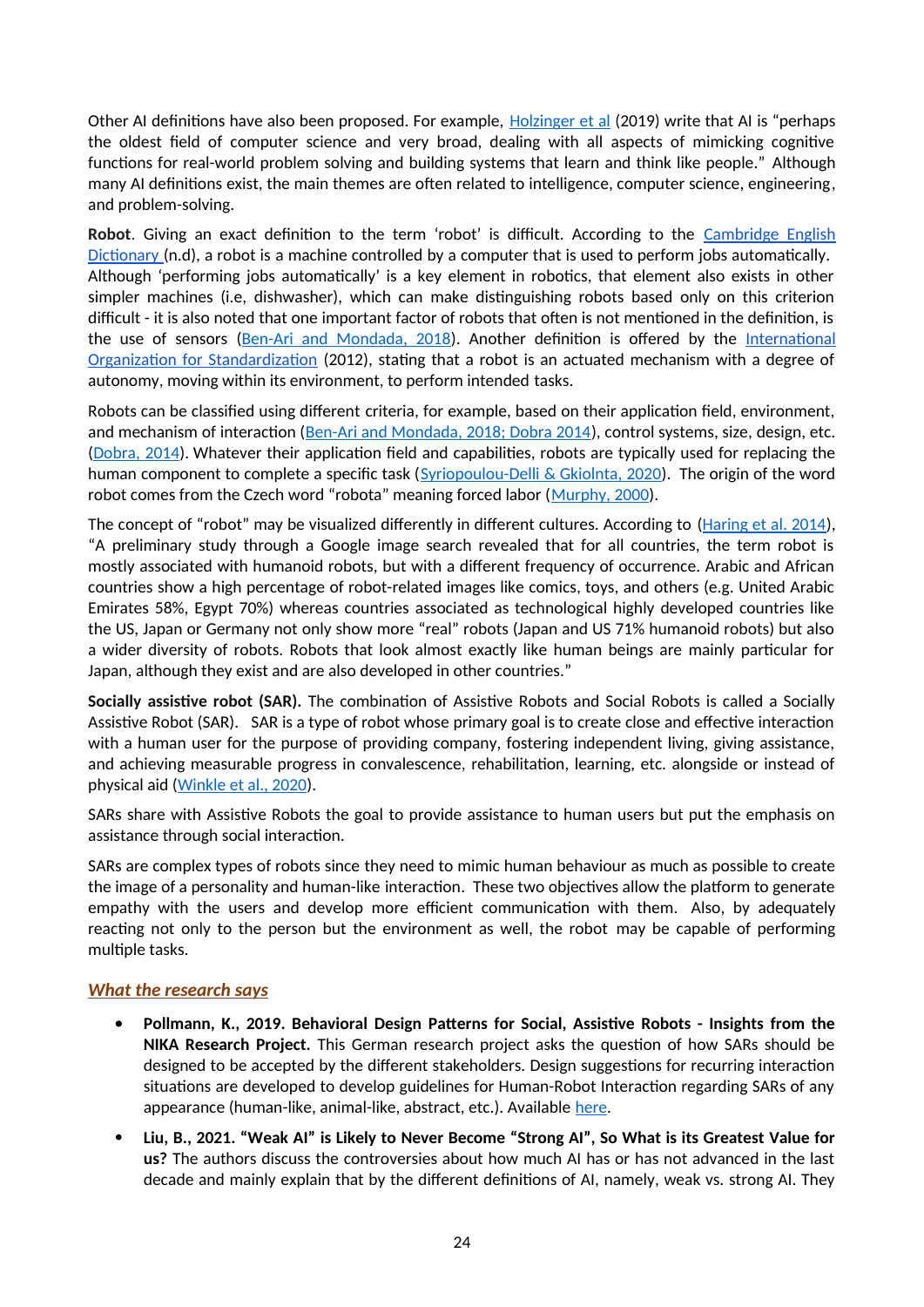point out that applications in the sector of "weak AI" (e.g., playing games such as chess or Go, creating text, etc.) have improved very much in the last years. Available [here](https://arxiv.org/pdf/2103.15294).

- **Łukasik, S., Tobis, S., Kropińska, S., Suwalska, A. (2020) Role of Assistive Robots in the Care of Older People: Survey Study Among Medical and Nursing Students** The participants of this study believed that assistive robots should remind older people to take medication regularly, ensure their safety, monitor their health status and environment, provide cognitive training, and encourage them to maintain physical activity. Nursing students had significantly higher scores than medical students in several statements concerning everyday use of robots, including reminding about meals, monitoring the environment and intake of food, or providing advice about a healthy diet. In addition, nursing students were more focused on the social functions of robots, including encouraging contact with friends, reducing the sense of loneliness, and improving mood. In contrast, medical students were more aware of privacy issues. Available [here](https://www.jmir.org/2020/8/e18003/).
- **Vänni, J.K., Sirpa E. and Salin, E.S. (2019) Attitudes of Professionals Toward the Need for Assistive and Social Robots in the Healthcare Sector.** Both professional care workers and healthcare educators perceived that robots could increase productivity. The results also showed that robots can reduce workers' mental workload and increase the diversity of work. Robots were also considered good devices for activating the patients' motoric and cognitive skills and making them happy. However, even if the attitudes were positive and people were not afraid that robots may take over workplaces, the ecosystem of social robotics is still fragmented, and the number of intervention studies among professional care workers is small. Available [here](https://link.springer.com/chapter/10.1007/978-3-030-17107-0_11)<sup>\*</sup>.

# *What do national legislation and international/European treaties and conventions say on the topic?*

- **European Commission (2020) on AI in general.** Through this White Paper (available [here](https://ec.europa.eu/info/sites/info/files/commission-white-paper-artificial-intelligence-feb2020_en.pdf)), the European Commission launches a wide-ranging consultation of civil society, industry, and academia in the Member States, with concrete proposals on a European approach to AI. AI is defined as a strategic technology that offers many benefits to citizens, businesses, and society provided that it is human-centred, ethical, sustainable, and respects fundamental rights and values. The following sections are of particular interest concerning robots and AI:
	- $\circ$  Chapter 1 Introduction: highlights the necessity of trustworthiness and how Europe's laws and regulations are human centred.
	- $\circ$  Chapter 4 E & F Private and public sectors: both sectors are the scope of respective actions taken by the commission - increasing a network between AI, data, and robotics and prioritising healthcare.
	- o Chapter 5 D & F Types of Requirements: shows 6 types of requirements which are signs of an "ecosystem of trust" and therefore should be of interest for any usage of AI, especially high-risk ones. Any system which interacts with (fragile) older people has to be classified as "high risk."
- **European Commission (2020) on AI regulation and legislation.** The European Commission is currently working on legal frameworks for AI (available [here\)](https://digital-strategy.ec.europa.eu/en/policies/regulatory-framework-ai). The regulation should become applicable for operators in 2024 and define rules based on a risk assessment.
- **Open Letter addressing the EU to work on legal/ethical status of robots.** Several questions regarding liability, legal and ethical problems concerning human-robot interaction are mentioned [here](http://www.robotics-openletter.eu/) and subsequently request the European Union to work on. It shows several perspectives on how a robot can be seen.
- **Secretariat of the Bioethics Commission (2018) "Robots in the Care of Older People Opinion of the Bioethics Commission."** This [document](https://www.bundeskanzleramt.gv.at/dam/jcr:abd7da80-3a20-4a5b-908a-8c2a571c7cb6/Robots_Care_Older_People.pdf) deals with five main questions: which technical developments concern older people, what about control and responsibility of the robots, what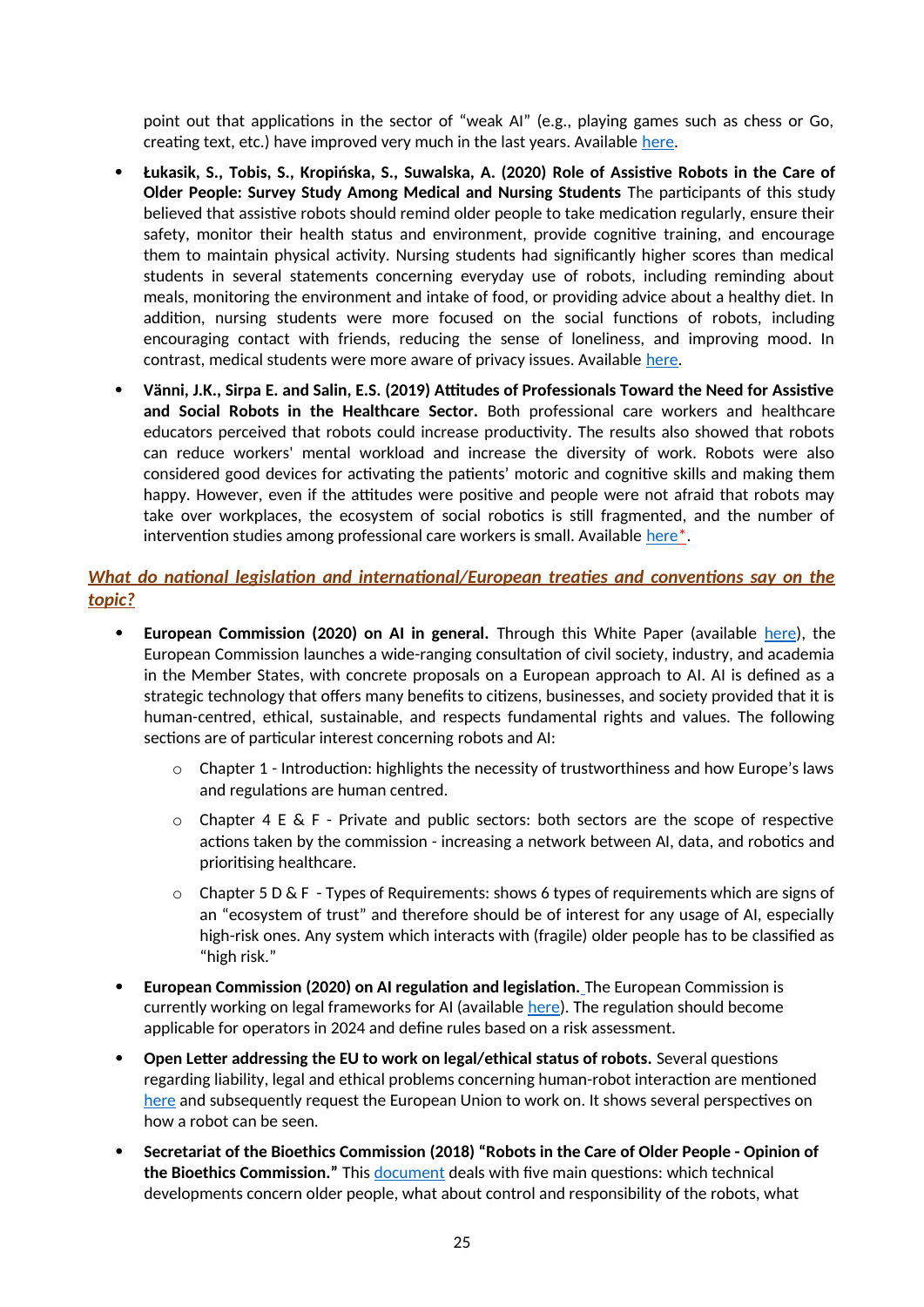happens to the personal data gathered by robots, who is their "social" behaviour modelled after, and how are activities and interfaces designed.

 **Future Advocacy and Welcome Trust (2018). Ethical, social and political challenges of artificial**  intelligence in health. This [report](https://futureadvocacy.com/publications/ethical-social-and-political-challenges-of-artificial-intelligence-in-health/) describes many used cases and settings and outlines several ethical, social, and political challenges associated with AI use. Key themes are consent, fairness, and rights.

# **PRACTICAL COMPONENT**

# *Learning Activities*

Activity 1: SARs and the Growing Healthcare problem – video and discussion

- Please watch the YouTube-video by Maja Mataric, which gives a 9-minute introduction to the topic. Another more personal input is the article by Katie Engelhart. After watching the video and - if you like - reading the article, you should reflect and discuss online with other students any controversial points you see. Apart from your own ideas on the topic, especially take into consideration:
	- o Would you want SARs for your (grand)parents? How about yourself?
	- o Where would you "draw the line"? What should they be used for, what should be forbidden?
	- o Comparing Paro to a therapeutic dog are they equally viable?
- Resources needed: [TEDxUSC Maja Mataric: Socially Assistive Robots and the Growing Healthcare](https://www.youtube.com/watch?v=mc0qdlFmnA8) [Problem](https://www.youtube.com/watch?v=mc0qdlFmnA8) (9:05 minutes); '[What Robots Can—and Can't—Do for the Old and Lonely'](https://www.newyorker.com/magazine/2021/05/31/what-robots-can-and-cant-do-for-the-old-and-lonely); social platform for collaborative learning.
- Duration of activity:
	- o watching and reading: 10 minutes each;
	- o discussion: 15 minutes, depending on the development of the discussion.

Activity 2: Artificial Intelligence – how can it be useful for robots?

 The comic shows a typically busy day at a care home. Focus is on a resident who feels sad because he/she is missing their grandchild and is asking if a staff member could help them make a call. Unfortunately, one of the staff members is currently doing drug rounds and cannot help the resident now. The other staff members provide personal care to other patients/clients and are also occupied.